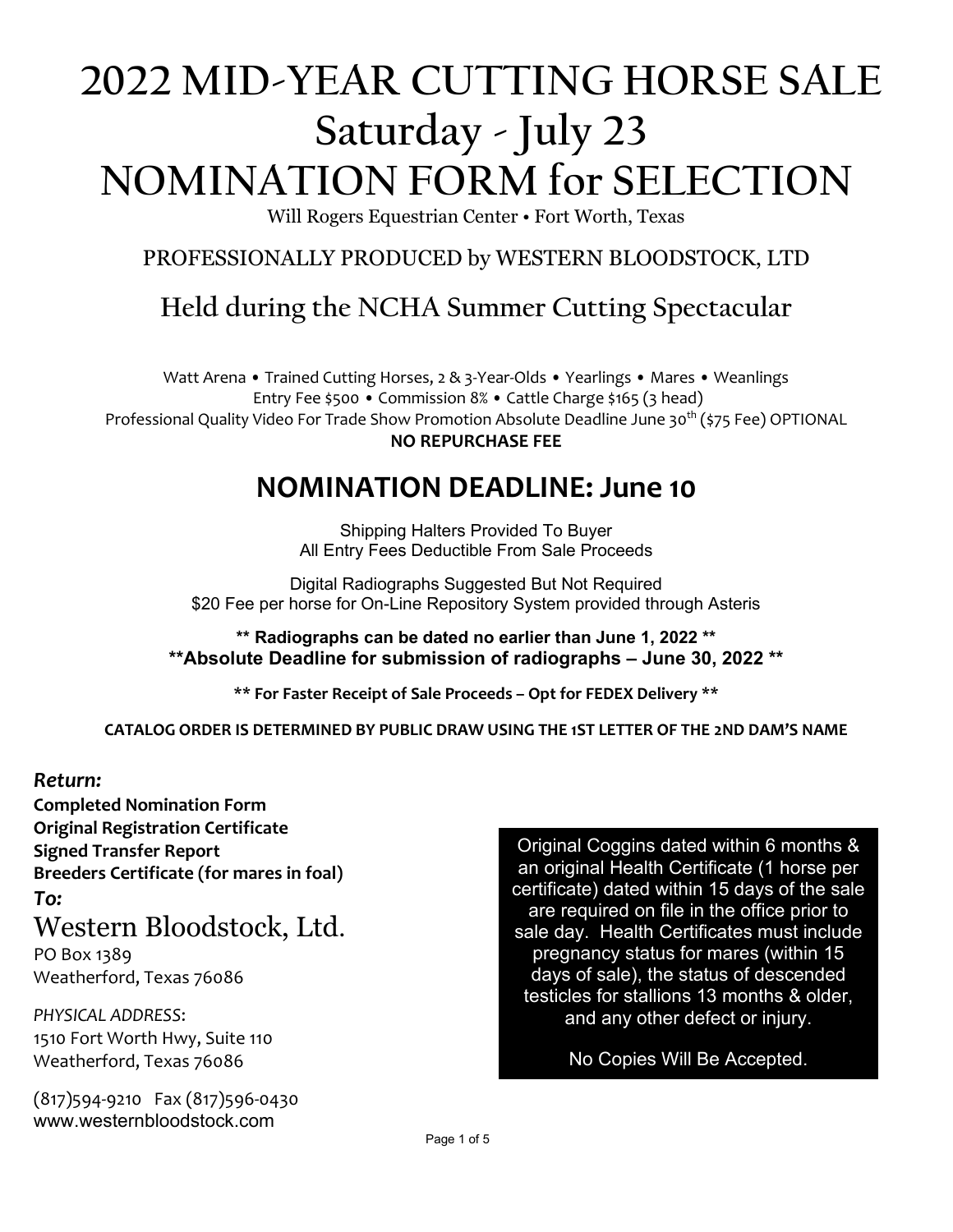## SATURDAY, JULY 23RD MID-YEAR CUTTING HORSE SALE 2022 NOMINATION FORM

| Final Acceptance and Session Placement Determined by Auctioneer                                                           |           |            | IID: I     |  |  |
|---------------------------------------------------------------------------------------------------------------------------|-----------|------------|------------|--|--|
| <b>OWNER'S Name for Catalog</b>                                                                                           |           |            | Type:      |  |  |
| Address                                                                                                                   |           |            | PDF NA:    |  |  |
|                                                                                                                           | State     |            | PDF Att:   |  |  |
| Cell $#$                                                                                                                  | Home $\#$ | Office $#$ |            |  |  |
| Fax # E-mail                                                                                                              |           |            | PDF Later: |  |  |
| HORSE'S Name                                                                                                              |           |            |            |  |  |
| If Reg. Pending, Name Applied For Color Color Data Document Delaing                                                       |           |            |            |  |  |
| Foaling Date $\quad$ / $\quad$ Foals of 2017 thru 2022: Nominated to the NCHA Stallion Foal Program $\Box$ Yes $\Box$ No  |           |            |            |  |  |
| Consignor is solely responsible for the authenticity of the NCHA Stallion Foal Program Nomination status at time of sale. |           |            |            |  |  |
| Sire's Name & Reg. # Dam's Name & Reg.                                                                                    |           |            |            |  |  |
| **HERDA TEST RESULTS must accompany entry to be included on the catalog page**                                            |           |            |            |  |  |

## *MUST COMPLETE HEALTH QUESTIONS TO BE CONSIDERED FOR ENTRY*

| <b>Is VISION IMPAIRED?</b>                                     |   | Explain Any Question Answered YES:                                                                                                                                                                           |
|----------------------------------------------------------------|---|--------------------------------------------------------------------------------------------------------------------------------------------------------------------------------------------------------------|
| Does Horse CRIB In Any Way?                                    | N |                                                                                                                                                                                                              |
| Is There Obvious GAP BETWEEN UPPER<br>& LOWER TEETH?           | N | Will radiographs be submitted: Yes<br>No.<br>\$20 Fee per horse charged for On-Line Repository System through Asteris<br>(Dated no earlier than June 1st)<br>Absolute deadline for submission of radiographs |
| Has Horse Had ABDOMINAL OR JOINT<br><b>SURGERY?</b>            | N |                                                                                                                                                                                                              |
| Has Horse Been NERVED, FOUNDERED,<br>or Had NAVICULAR DISEASE? | N | June 30 <sup>th</sup><br>Radiographs received after deadline WILL NOT be in repository.                                                                                                                      |
| Has Tail Been Altered In ANY Way?                              | N | Fitter's Name & Phone                                                                                                                                                                                        |
| Is MARE Intracytoplasmic Sperm Injection<br>(ICSI) Only?       | N |                                                                                                                                                                                                              |

### *For ALL MARES: ANY & ALL PRODUCE must be DISCLOSED: Does* **MARE have ANY PRODUCE? Yes No (including yearlings) Including Frozen Embryos, Embryos or Foals NOT registered with AQHA or APHA If YES must complete PRODUCE DISCLOSURE FORM…See Page 3**

**For ALL MARES 18 MONTHS & OLDER:** In Foal? □ Yes □ No IF YES...please continue to Page 3

*For RECIPIENT MARES:* **NOTE: Recipient Mares Sell With No Deposit Due Nor Expectation Of Return …please continue to Page 3**

**For ALL STALLIONS 13 MONTHS & OLDER:** CRYPTORCHID? □ Yes □ No

| <b>For ALL HORSES UNDER SADDLE:</b> | Will Horse Be Shown On Cattle At Sale? | $\sqcap$ Yes $\sqcap$ No |
|-------------------------------------|----------------------------------------|--------------------------|
| Estimated Lifetime Earnings: \$     | NCHA Novice Eligibility Is: \$         |                          |
| Current Trainer:                    | Original Trainer (if known):           |                          |

Deliver Net Proceeds BY FED EX (\$40 fee) Address for Fed Ex:

Owner hereby specifically warrants unto Auctioneer and to all subsequent parties that all information supplied regarding this contract and the horse consigned is true and correct. Owner further acknowledges that the accuracy of all information printed in the sale catalog is Owner's responsibility, and agrees to be bound to all parts (5 pages) of this consignment contract as well as to all the Conditions Of Sale published in the official sale catalog, and agrees that this agreement is binding on and inures to the benefit of all heirs, successors or assigns. By signing this form, I authorize Auctioneer to send text and/or email messages in regard to this sale. I HAVE READ ALL FIVE PAGES OF THIS CONTRACT AND THE CONDITIONS OF SALE IN THE SALE CATALOG, FULLY UNDERSTAND AND AGREE TO THE SAME, INCLUDING MY INDEMNITY OBLIGATIONS AND AGREE THAT THIS HORSE WILL APPEAR AT THE SALE AND I WILL BE RESPONSIBLE FOR ALL APPLICABLE FEES IF HORSE SELLS AS A RESULT OF THIS SALE.

LIENHOLDER'S NAME & PHONE (if applicable)

**Owner Signature** 

An original, copy or facsimile of Owner's signature shall be valid for the purpose of this contract.

#### **COMPLETE & RETURN TO WESTERN BLOODSTOCK, LTD.**

Page 2 of 5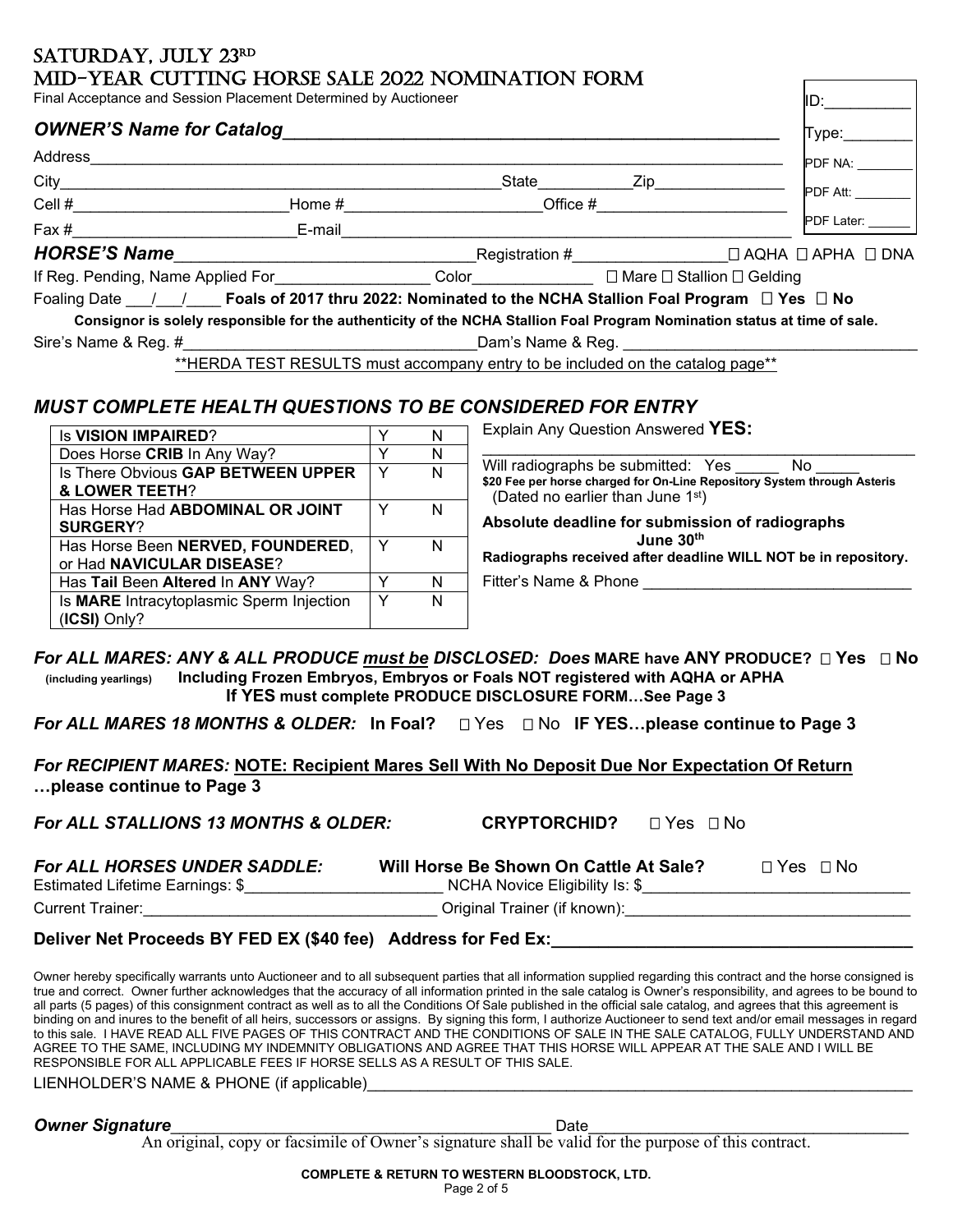|                                                                                                                        | <b>PRODUCE DISCLOSURE FORM - ALL MARES</b><br>PLEASE COMPLETE THIS FORM FOR EACH APPLICABLE SALE HORSE, SIGN BELOW, AND SUBMIT WITH YOUR CONSIGNMENT FORM     |  |  |
|------------------------------------------------------------------------------------------------------------------------|---------------------------------------------------------------------------------------------------------------------------------------------------------------|--|--|
|                                                                                                                        |                                                                                                                                                               |  |  |
|                                                                                                                        | ICSI □ Yes □ No                                                                                                                                               |  |  |
| □ 2022 FOAL SELLING AT SIDE: Sire Of Foal                                                                              |                                                                                                                                                               |  |  |
| For RECIPIENT MARES: NOTE: Recipient Mares Sell With No Deposit Due Nor Expectation Of Return                          | DOB / / 2022 Color DOB / / 2022 Color                                                                                                                         |  |  |
|                                                                                                                        | □ EMBRYO SELLING (due in 2023): Foal's Sire<br>□ WITH RETURN □ NO RETURN ICSI □ Yes □ No Frozen □ Yes □ No Transfer Date __/___/2022 Recip ID#________        |  |  |
|                                                                                                                        | □ EMBRYO SELLING (due in 2023): Foal's Sire<br>□ WITH RETURN □ NO RETURN ICSI □ Yes □ No Frozen □ Yes □ No Transfer Date ___/___/2022 Recip ID#________       |  |  |
|                                                                                                                        | □ <b>EMBRYO SELLING (due in 2023):</b> Foal's Sire<br>□ WITH RETURN □ NO RETURN ICSI □ Yes □ No Frozen □ Yes □ No Transfer Date __/___/2022 Recip ID#________ |  |  |
| List any Breedings Selling with Mare: <b>Construction Construction</b> Construction and Construction Construction Cons |                                                                                                                                                               |  |  |
| List Any Frozen Embryos SELLING with mare                                                                              |                                                                                                                                                               |  |  |
|                                                                                                                        |                                                                                                                                                               |  |  |
| Sire of Foal: ___________________________________LBD: __________________________ ICSI _____ Yes _____ No               |                                                                                                                                                               |  |  |
| Sire of Foal: ___________________________________LBD: __________________________ ICSI _____ Yes _____ No               |                                                                                                                                                               |  |  |
| List Any & All Frozen Embryos NOT Selling                                                                              |                                                                                                                                                               |  |  |
| Sire of Foal: ________________________________LBD: _______________ ICSI ____ Yes ____ No                               |                                                                                                                                                               |  |  |
|                                                                                                                        |                                                                                                                                                               |  |  |
| Sire of Foal: ___________________________________ LBD: ___________                                                     | ICSI __ Yes __ No                                                                                                                                             |  |  |
| List Any & All Embryos NOT Selling                                                                                     |                                                                                                                                                               |  |  |
|                                                                                                                        |                                                                                                                                                               |  |  |
|                                                                                                                        |                                                                                                                                                               |  |  |
|                                                                                                                        |                                                                                                                                                               |  |  |
| Frozen Pes No ICSI Yes No                                                                                              |                                                                                                                                                               |  |  |
|                                                                                                                        |                                                                                                                                                               |  |  |
|                                                                                                                        |                                                                                                                                                               |  |  |
| List Any & All Foals NOT Registered with AQHA or APHA                                                                  |                                                                                                                                                               |  |  |
|                                                                                                                        |                                                                                                                                                               |  |  |
| Sex: _____________________ Embryo: ____ Yes ____ No                                                                    |                                                                                                                                                               |  |  |
|                                                                                                                        |                                                                                                                                                               |  |  |
| Sex: ____________________ Embryo: ____ Yes ____ No                                                                     |                                                                                                                                                               |  |  |

*Owner Signature*\_\_\_\_\_\_\_\_\_\_\_\_\_\_\_\_\_\_\_\_\_\_\_\_\_\_\_\_\_\_\_\_\_\_\_\_\_\_\_\_\_\_\_\_ Date\_\_\_\_\_\_\_\_\_\_\_\_\_\_\_\_\_\_\_\_\_\_\_\_\_\_\_\_\_\_\_\_\_\_\_\_\_

An original, copy or facsimile of Owner's signature shall be valid for the purpose of this contract. Page 3 of 5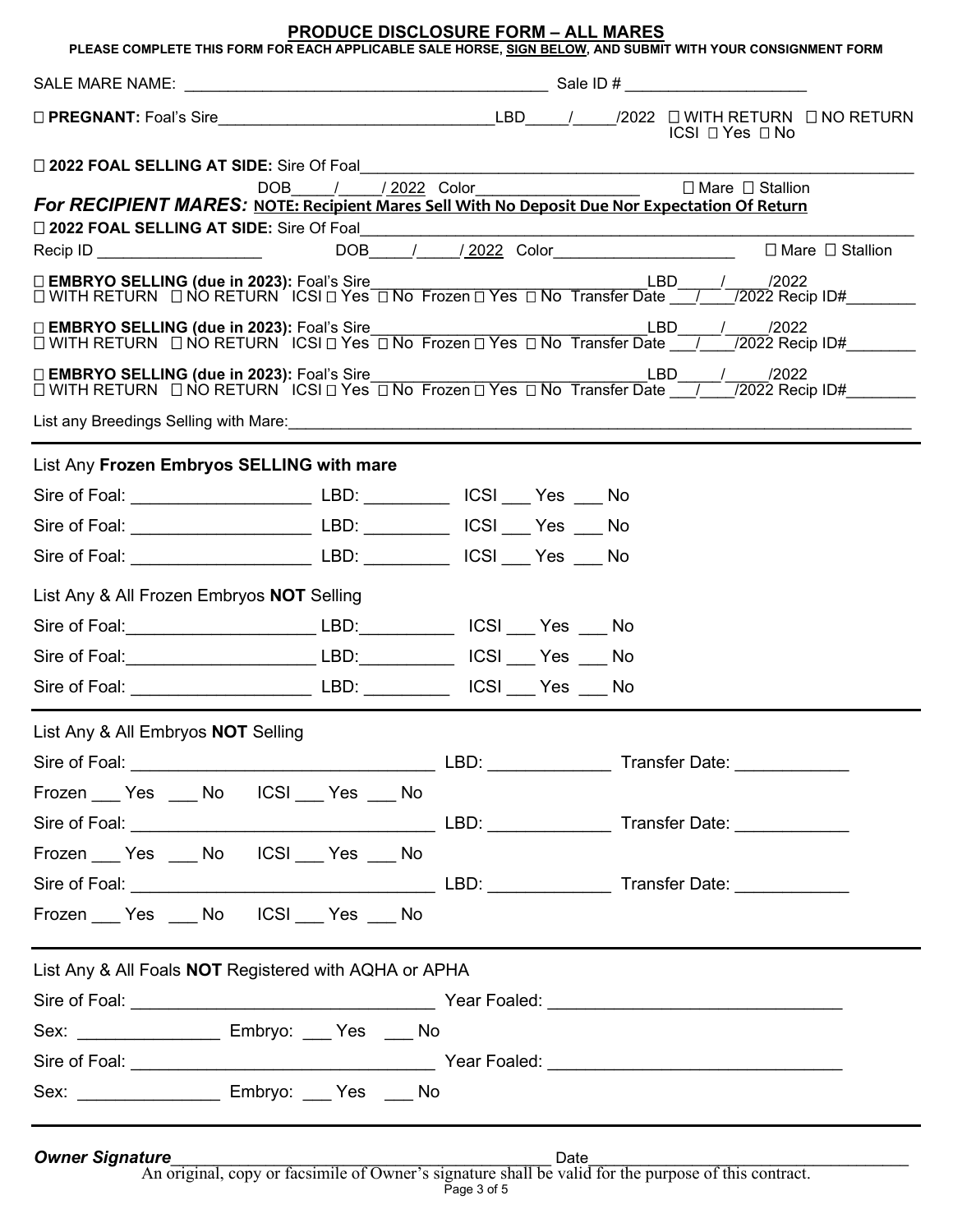*Repository/Radiographs* – Owners of weanlings, yearlings, 2-yr-olds, 3-yr-olds & show horses may provide digital radiographs at a charge of \$20 per horse for the On-Line Repository System provided through Asteris. Radiographs can be dated no earlier than June 1, 2022. Radiographs must be submitted to the sale office by June 30, 2022. Radiographs received after the deadline date and/or dated earlier than June 1, 2022 will not be in the repository. Digital radiographs are not expected to prove an animal "perfect"; this practice merely allows interested parties the opportunity to make decisions based on information made available. Western Bloodstock, LTD does not view digital radiographs, does not use results to determine entry into a sale session and does not announce results.

A list of recommended digital radiograph views is available on the Western Bloodstock, LTD website. Digital radiographs remain the property of Western Bloodstock, LTD and are not available for viewing after a horse has sold.

#### **FROM OWNER TO: Western Bloodstock, LTD ("Auctioneer") RE: Western Bloodstock, LTD Mid-Year Cutting Horse Sale 2022**

1. Authorization of Auctioneer. Owner authorizes Auctioneer to research, advertise, catalog, select the sale session for each horse consigned, sell each horse at public auction, make the representations and warranties set forth in the Conditions of Sale on Owner's behalf, deliver possession of each animal to the highest recognized bidder, transfer title thereto, and receive and disburse the proceeds of sale for Owner's account. Owner warrants that Auctioneer is entitled to all applicable sale fees if horse sells as a result of this sale. If legally required, Owner hereby grants to Auctioneer a power of attorney to perform any of the acts set forth above on behalf of Owner.

Owner warrants the correct identity and title to each animal free from all liens and adverse claims to ownership, use or possession, and agrees to defend title against all claims, including any claims which arise from the horse's failure to satisfy the AQHA's requirement of parentage. Neither Auctioneer nor the pedigree research company retained by Auctioneer shall be responsible for providing information regarding tissue retained by Owner for possible future cloning or information as to same year siblings resulting from embryo transfer or for reporting multiple embryos (foals or embryos in utero in recipient mares of the same year) out of dams in the sale; nor shall either the Auctioneer or the sale catalog company be liable in any way for any Buyer's knowledge/lack of knowledge of such information. All information concerning sales prices, incidental and consequential sales expenses, the existence and amounts of liens, charges and other claims, and the final payment of accounts with respect to Buyers, Sellers, Breeders and Owners **shall not** be deemed to be confidential in nature. All parties agree that Auctioneer may, but shall not be required to, disclose such information without incurring liability to any party. Owner agrees that exclusive cloning rights to the animal sold pass to Buyer unless otherwise announced.

Owner acknowledges that all risk of loss, title to, interest in, and possession of the horse(s) shall remain with Owner until the fall of the hammer when title and risk of loss pass to Buyer(s) at the time of sale.

Western Bloodstock, LTD makes no warranties or representations regarding any eligibilities and/or nominations. Consignor is solely responsible for the authenticity of the status of any eligibilities and/or nominations at time of sale.

2. Conduct of Sale. Owner acknowledges that Auctioneer shall also have the right to: (1) select sale entries chosen by the sale committee or refuse entries not acceptable; (2) reject any animal for any reason in Auctioneer's absolute and sole discretion on date of sale; (3) make announcements at time of sale concerning any horse consigned; (4) determine the order of sale; (5) secure any health requirements not provided by Owner from a veterinarian and debit charges to Owner's account; (6) change the date, time or location of the sale if circumstances deem necessary; should the sale be permanently canceled due to uncontrollable circumstances, the sole liability of Auctioneer shall be to return the entry fee and necessary documentation to Owner. Owner acknowledges and agrees that Auctioneer is acting as its agent solely for purposes of selling the horse in question**.**

3. Registration Certificates/Title. The original breed association registration certificate, completed transfer report, application for breed association registration certificate, and/or the stallion breeder's certificate (the "Registration Documents") for each horse sold must be furnished by the Owner prior to the sale. Auctioneer will withhold settlement for all sales, until all Registration Documents have been delivered to the sales company. Auctioneer reserves the right to withhold delivery of all Registration Documents for all horses bought by Buyer **OR** returned to Owner (in the event of either a withdrawal or a repurchase) until such time as Buyer's or Owner's account with Auctioneer has been paid in full. A correction/addition fee of \$200.00 will be deducted from sale proceeds for any necessary correction(s) of any original registration certificate.

4. Payments/Entry Fees and Commissions. The entry fees specified on the fee schedule appearing on page 1 hereof may be deducted from sale proceeds or submitted with entry. Auctioneer will notify Owner in writing when an entry is accepted for the auction as a consignment. The entry fee is non-refundable and shall be deemed fully earned when Auctioneer accepts this contract, whether paid or unpaid when entry is submitted. In addition to the entry fee and any other fees associated with the sale of Owner's horse(s) as set forth on page 1 hereto, a commission of 8% of accepted bids shall be charged and deducted from Owner's gross proceeds from the sale of horses. After an entry is accepted by Auctioneer, no substitutes shall be allowed.

The commission and other amounts due Auctioneer may be deducted from Owner's proceeds. All fees incurred in connection with the offering of Owner's horse(s) for sale by Auctioneer shall be fully earned by Auctioneer at fall of hammer, even in the event that the horse is returned to Owner as unsold pursuant to the Conditions of Sale or receives no bid. In the event amounts owed to Auctioneer exceed net proceeds of Owner's consignment, Owner shall immediately pay to Auctioneer the balance. Owner's account, if not paid in full within 48 hours of the conclusion of the sale, shall accrue interest on any outstanding and unpaid principal balance at the rate of one and one-half percent (1 1/2%) per month from the date of billing until paid.

5. Withdrawal/Veterinary Statement. Upon presentation of a notarized veterinary certificate to Auctioneer stating that the horse has died or suffers from a specific condition rendering it unfit for sale, Owner may withdraw a consigned horse. Auctioneer may appoint a veterinarian to examine any horse so withdrawn from this sale and the opinion of Auctioneer's appointed veterinarian as to whether there is a valid reason for such withdrawal shall be binding and conclusive on all parties. Any unpaid balance of the entry fee for an accepted consignment, however, shall still be considered earned and shall be due and payable to the Auctioneer.

6. Withdrawal/Private Sales. Owner agrees not to privately sell or withdraw any horse after it is accepted by Auctioneer for sale consignment. If Owner sells or withdraws any accepted horse prior to the auction or fails to present such horse for sale at the auction for any reason other than as specified in paragraph 5, Owner agrees to pay Auctioneer any unpaid balance of the entry fee due and, as LIQUIDATED DAMAGES, the sum equal to 10% of Auctioneer's appraised value of said horse or \$2,500.00, whichever is greater. The parties further agree that the establishment of damages in the event of withdrawal is difficult to determine and Owner accepts and acknowledges that liquidated damages set forth herein are a fair and reasonable forecast of just compensation and not a penalty. If Owner does not pay any fee or liquidated damages owed to Auctioneer, Owner agrees that Auctioneer may retain any such fee or liquidated damages from any and all proceeds payable to Owner's account from this sale or any other sale.

7. Repurchase Fee/Reserves. If Owner elects to repurchase a consigned horse, Owner must do so by: (1) being the highest bidder and signing the Buyer's Acknowledgement of Purchase or, (2) submitting a completed written reserve bid form to Auctioneer at least thirty minutes prior to the horse being led into the ring for sale or, (3) instructing the Auctioneer. **Auctioneer thus reserves the right to bid on behalf of the Owner up to the amount of the reserve bid.** Under no circumstance will a reserve bid submitted on this contract or which is turned in to a bid spotter or submitted in any form other than previously stated be accepted. Owner agrees that Auctioneer **is absolved from any liability** if these procedures are not strictly followed. The sale session entry fee, plus any others specified herein, shall be payable before removing the horse from the sale grounds. **Unless waived by announcement, there shall be a \$500 upset price on any horse offered for sale.** Thus, if an opening bid of \$500 is not immediately forthcoming at the beginning of bidding, the horse shall be led out as unsold and a repurchase fee shall be charged and deducted from Owner's account. Owner agrees that Auctioneer shall use any means available to collect applicable sale fees if horse sells as a result of this sale.